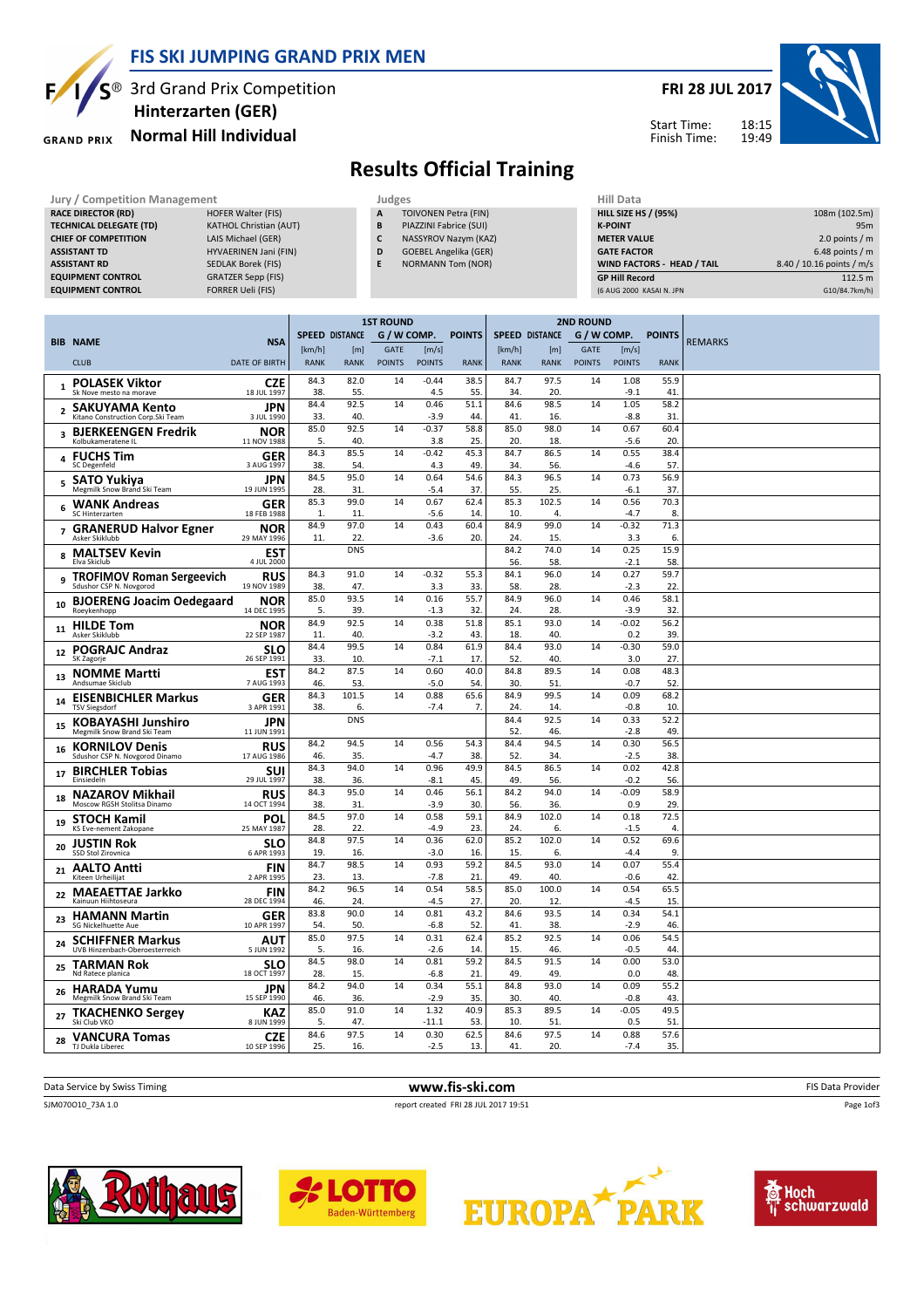FIS SKI JUMPING GRAND PRIX MEN



S<sup>®</sup> 3rd Grand Prix Competition

**GRAND PRIX** 

### Normal Hill Individual Hinterzarten (GER)

FRI 28 JUL 2017



18:15 19:49 Start Time: Finish Time:

# Results Official Training

|    |                                                             |                           |              |                       | <b>1ST ROUND</b> |                 |                      |                          | <b>2ND ROUND</b>      |               |                   |                      |                |
|----|-------------------------------------------------------------|---------------------------|--------------|-----------------------|------------------|-----------------|----------------------|--------------------------|-----------------------|---------------|-------------------|----------------------|----------------|
|    | <b>BIB NAME</b>                                             | <b>NSA</b>                |              | <b>SPEED DISTANCE</b> | G / W COMP.      |                 | <b>POINTS</b>        |                          | <b>SPEED DISTANCE</b> |               |                   | G / W COMP. POINTS   | <b>REMARKS</b> |
|    |                                                             |                           | [km/h]       | [m]                   | <b>GATE</b>      | [m/s]           |                      | [km/h]                   | [m]                   | <b>GATE</b>   | [m/s]             |                      |                |
|    | <b>CLUB</b>                                                 | <b>DATE OF BIRTH</b>      | <b>RANK</b>  | <b>RANK</b>           | <b>POINTS</b>    | <b>POINTS</b>   | <b>RANK</b>          | <b>RANK</b>              | <b>RANK</b>           | <b>POINTS</b> | <b>POINTS</b>     | <b>RANK</b>          |                |
| 29 | <b>JELAR Ziga</b>                                           | <b>SLO</b>                | 84.4         | 96.0                  | 14               | 0.87            | 54.7                 | 84.7                     | 97.5                  | 14            | 0.72              | 59.0                 |                |
|    | Sk Triglav kran                                             | 22 OCT 1997               | 33.<br>84.2  | 27.<br>92.0           | 14               | $-7.3$<br>0.70  | 36.                  | 34.<br>84.6              | 20.<br>92.0           | 14            | $-6.0$<br>0.11    | 27<br>53.1           |                |
| 30 | <b>ZOGRAFSKI Vladimir</b>                                   | BUL<br>14 JUL 1993        | 46.          | 45.                   |                  | $-5.9$          | 48.1<br>47           | 41                       | 48.                   |               | $-0.9$            | 47                   |                |
| 31 | <b>NOUSIAINEN Eetu</b>                                      | <b>FIN</b>                | 84.8         | 95.0                  | 14               | 0.97            | 51.9                 | 85.0                     | 96.0                  | 14            | 0.18              | 60.5                 |                |
|    | Puijo Ski club                                              | 29 APR 1997               | 19.          | 31.                   |                  | $-8.1$          | 42                   | 20.                      | 28.                   |               | $-1.5$            | 19.                  |                |
| 32 | <b>KRAFT Stefan</b><br>SV Schwarzach-Salzburg               | AUT<br>13 MAY 1993        | 84.0<br>52.  | 97.5<br>16.           | 12<br>6.4        | 1.19<br>$-10.0$ | 61.4<br>19.          | 84.7<br>34.              | 101.5<br>8.           | 14            | 0.60<br>$-5.0$    | 68.0<br>11           |                |
|    | <b>ZHAPAROV Marat</b>                                       | KAZ                       | 83.4         | 97.5                  | 12               | 1.68            | 57.3                 | 84.8                     | 95.0                  | 14            | 0.10              | 59.2                 |                |
| 33 | Ski Club VKO                                                | 25 AUG 1985               | 56.          | 16.                   | 6.4              | $-14.1$         | 28                   | 30.                      | 32.                   |               | $-0.8$            | 26.                  |                |
| 34 | <b>KOZISEK Cestmir</b>                                      | <b>CZE</b>                | 83.9         | 88.5                  | 12               | 1.16            | 43.7                 | 84.6                     | 87.5                  | 14            | 0.12              | 44.0                 |                |
|    | LSK Lomnice nad Popelkou                                    | 9 NOV 1991                | 53.<br>83.8  | 51.<br>92.0           | 6.4<br>12        | $-9.7$<br>0.53  | 51<br>55.9           | 41<br>84.7               | 55.<br>98.0           | 14            | $-1.0$<br>0.08    | 55.<br>65.3          |                |
| 35 | <b>FREITAG Richard</b><br>SG Nickelhuette Aue               | <b>GER</b><br>14 AUG 1991 | 54.          | 45.                   | 6.4              | $-4.5$          | 31                   | 34.                      | 18.                   |               | $-0.7$            | 16                   |                |
| 36 | <b>STURSA Voitech</b>                                       | <b>CZE</b>                | 84.2         | 88.5                  | 14               | 0.24            | 45.0                 | 84.7                     | 89.0                  | 14            | 0.12              | 47.0                 |                |
|    | Dukla Liberec                                               | 3 AUG 1995                | 46.<br>84.8  | 51.<br>96.5           | 14               | $-2.0$<br>0.49  | 50.<br>58.9          | 34.<br>85.0              | 54.<br>94.5           | 14            | $-1.0$<br>$-0.13$ | 53.<br>60.3          |                |
| 37 | <b>ZUPANCIC Miran</b><br>SK Zagorje                         | <b>SLO</b><br>11 NOV 1989 | 19.          | 24.                   |                  | $-4.1$          | 24                   | 20.                      | 34.                   |               | 1.3               | 21                   |                |
| 38 | <b>NAKAMURA Naoki</b>                                       | <b>JPN</b>                | 84.6         | 102.0                 | 14               | 0.83            | 67.0                 | 84.6                     | 95.0                  | 14            | 0.03              | 59.7                 |                |
|    | Tokai Univ.                                                 | 19 SEP 1996               | 25.          | 5.                    |                  | $-7.0$          | 6.                   | 41.                      | 32.                   |               | $-0.3$            | 22                   |                |
| 39 | <b>DESCHWANDEN Gregor</b><br>Horw                           | <b>SUI</b><br>27 FEB 1991 | 84.3<br>38.  | 95.0<br>31.           | 14               | 0.56<br>$-4.7$  | 55.3<br>33.          | 84.6<br>41.              | 93.5<br>38.           | 14            | $-0.18$<br>1.8    | 58.8<br>30.          |                |
|    | <b>WOLNY Jakub</b>                                          | <b>POL</b>                | 84.7         | 98.5                  | 14               | 0.43            | 63.4                 | 84.8                     | 97.0                  | 14            | $-0.25$           | 66.5                 |                |
| 40 | LKS Klimczok Bystra                                         | 15 MAY 1995               | 23.          | 13.                   |                  | $-3.6$          | 11                   | 30.                      | 23.                   |               | 2.5               | 13.                  |                |
| 41 | <b>AMMANN Simon</b><br><b>SSC Toggenburg</b>                | SUI<br>25 JUN 1981        | 84.5<br>28.  | 96.5<br>24.           | 14               | 0.18<br>$-1.5$  | 61.5<br>18           | 84.6<br>41               | 93.0<br>40.           | 14            | $-0.35$<br>3.6    | 59.6<br>25.          |                |
|    | <b>PEIER Killian</b>                                        | SUI                       | 84.6         | 102.5                 | 14               | 0.70            | 69.1                 | 84.7                     | 93.0                  | 14            | $-0.14$           | 57.4                 |                |
| 42 | Vallee du Joux                                              | 28 MAR 1995               | 25.          | 4.                    |                  | $-5.9$          | 3                    | 34.                      | 40.                   |               | 1.4               | 36                   |                |
| 43 | <b>ROMASHOV Alexey</b>                                      | <b>RUS</b>                | 85.0         | 94.0                  | 14               | 0.54            | 53.5                 | 85.4                     | 95.5                  | 15            | 0.01              | 57.7                 |                |
|    | Saint-Petersburg KOR1                                       | 29 APR 1992<br><b>SLO</b> | 5.<br>84.9   | 36.<br>92.5           | 14               | $-4.5$<br>0.70  | 40.<br>49.1          | 8.<br>85.2               | 31<br>89.5            | $-3.2$<br>15  | $-0.1$<br>$-0.08$ | 34.<br>46.6          |                |
| 44 | <b>PAVLOVCIC Bor</b><br>Nd Ratece planica                   | 27 JUN 1998               | 11.          | 40.                   |                  | $-5.9$          | 46.                  | 15.                      | 51.                   | $-3.2$        | 0.8               | 54.                  |                |
| 45 | <b>KOFLER Andreas</b>                                       | AUT                       | 85.1         | 96.0                  | 14               | 0.39            | 58.7                 | 85.8                     | 96.5                  | 15            | 0.01              | 59.7                 |                |
|    | SV Innsbruck-Bergisel-Tirol                                 | 17 MAY 1984               | 4.<br>84.3   | 27.<br>92.5           | 14               | $-3.3$<br>0.27  | 26.<br>52.7          | $\mathbf{1}$<br>84.9     | 25.<br>96.5           | $-3.2$<br>15  | $-0.1$<br>0.44    | 22<br>56.1           |                |
| 46 | <b>INSAM Alex</b><br><b>GS FIAMME ORO</b>                   | <b>ITA</b><br>19 DEC 1997 | 38.          | 40.                   |                  | $-2.3$          | 41                   | 24.                      | 25.                   | $-3.2$        | $-3.7$            | 40.                  |                |
| 47 | <b>AIGNER Clemens</b>                                       | AUT                       | 84.9         | 90.5                  | 14               | 0.51            | 46.7                 | 85.6                     | 91.0                  | 15            | $-0.17$           | 50.5                 |                |
|    | SV Innsbruck-Bergisel-Tirol                                 | 2 FEB 1993                | 11.<br>85.0  | 49.<br>99.0           | 14               | $-4.3$<br>0.41  | 48.<br>64.6          | 4.<br>84.9               | 50.<br>98.5           | -3.2<br>15    | 1.7<br>0.05       | 50.<br>63.4          |                |
| 48 | <b>BRESADOLA Davide</b><br>CS ESERCITO                      | <b>ITA</b><br>10 SEP 1988 | 5.           | 11.                   |                  | $-3.4$          | 10.                  | 24.                      | 16.                   | $-3.2$        | $-0.4$            | 18                   |                |
| 49 | <b>PREVC Peter</b>                                          | <b>SLO</b>                | 84.5         | 95.5                  | 14               | 0.80            | 54.3                 | 85.5                     | 94.0                  | 15            | 0.06              | 54.3                 |                |
|    | SK Triglav Krani                                            | 20 SEP 1992               | 28.          | 29.                   |                  | $-6.7$          | 38.                  | 6.                       | 36.                   | $-3.2$        | $-0.5$            | 45                   |                |
| 50 | <b>ALTENBURGER Florian</b><br>SC Seekirchen-Salzburg        | <b>AUT</b><br>2 NOV 1993  | 84.4<br>33.  | 81.5<br>56.           | 14               | 0.32<br>$-2.7$  | 30.3<br>56.          | 85.1<br>18.              | 97.0<br>23.           | 15<br>$-3.2$  | 0.34<br>$-2.9$    | 57.9<br>33.          |                |
| 51 | <b>ZYLA Piotr</b>                                           | POL                       | 84.4         | 95.5                  | 14               | 0.55            | 56.4                 | 85.3                     | 100.0                 | 15            | 0.25              | 64.7                 |                |
|    | WSS Wisla                                                   | 16 JAN 1987               | 33.          | 29.                   |                  | $-4.6$          | 29.                  | 10.                      | 12.                   | $-3.2$        | $-2.1$            | 17                   |                |
| 52 | <b>SCHLIERENZAUER Gregor</b><br>SV Innsbruck-Bergisel-Tirol | AUT<br>7 JAN 1990         | 85.2<br>3.   | 106.0<br>1.           | 14               | 1.18<br>$-9.9$  | 72.1<br>$\mathbf{1}$ | 85.7<br>2.               | 103.0<br>3.           | 15<br>$-3.2$  | 0.15<br>$-1.3$    | 71.5<br>5.           |                |
|    | <b>LEYHE Stephan</b>                                        | <b>GER</b>                | 85.3         | 103.5                 | 14               | 0.91            | 69.4                 | 85.7                     | 102.5                 | 15            | 0.11              | 70.9                 |                |
| 53 | SC Willingen                                                | 5 JAN 1992                | $\mathbf{1}$ | 2.                    |                  | $-7.6$          | 2.                   | $\overline{\phantom{a}}$ | 4.                    | $-3.2$        | $-0.9$            | 7 <sub>1</sub>       |                |
| 54 | <b>KOUDELKA Roman</b><br>LSK Lomnice nad Popelkou           | <b>CZE</b><br>9 JUL 1989  | 84.9<br>11.  | 101.0<br>7.           | 14               | 0.57<br>$-4.8$  | 67.2<br>5.           | 85.4<br>8.               | 105.0<br>1            | 15<br>$-3.2$  | 0.02<br>$-0.2$    | 76.6<br>$\mathbf{1}$ |                |
|    | <b>HULA Stefan</b>                                          | POL                       | 84.9         | 97.5                  | 14               | 0.23            | 63.1                 | 85.5                     | 101.5                 | 15            | $-0.35$           | 73.4                 |                |
| 55 | KS Eve-nement Zakopane                                      | 29 SEP 1986               | 11.          | 16.                   |                  | $-1.9$          | 12                   | 6.                       | 8.                    | $-3.2$        | 3.6               | 3.                   |                |
| 56 | <b>GEIGER Karl</b><br>SC 1906 Oberstdorf                    | <b>GER</b><br>11 FEB 1993 | 84.9         | 100.0                 | 14               | 0.60            | 65.0                 | 85.3                     | 101.0                 | 15            | 0.37              | 65.7                 |                |
|    |                                                             | POL                       | 11.<br>84.8  | 9.<br>101.0           | 14               | $-5.0$<br>0.85  | 8.<br>64.9           | 10.<br>85.3              | 10.<br>100.5          | $-3.2$<br>15  | $-3.1$<br>0.11    | 14.<br>66.9          |                |
|    | <sub>57</sub> KOT Maciej<br>AZS Zakopane                    | 9 JUN 1991                | 19.          | 7.                    |                  | $-7.1$          | 9.                   | 10.                      | 11                    | $-3.2$        | $-0.9$            | 12                   |                |
| 58 | <b>KUBACKI Dawid</b>                                        | POL                       | 84.9         | 103.5                 | 14               | 1.05            | 68.2                 | 85.6                     | 104.5                 | 15            | 0.04              | 75.5                 |                |
|    | TS Wisla Zakopane                                           | 12 MAR 1990               | 11.          | 2.                    |                  | $-8.8$          | 4.                   | 4.                       | 2.                    | $-3.2$        | $-0.3$            | 2.                   |                |

Data Service by Swiss Timing **EXECUTE:** The Service by Swiss Timing FIS Data Provider

Page 2of3

SJM070O10\_73A 1.0 report created FRI 28 JUL 2017 19:51